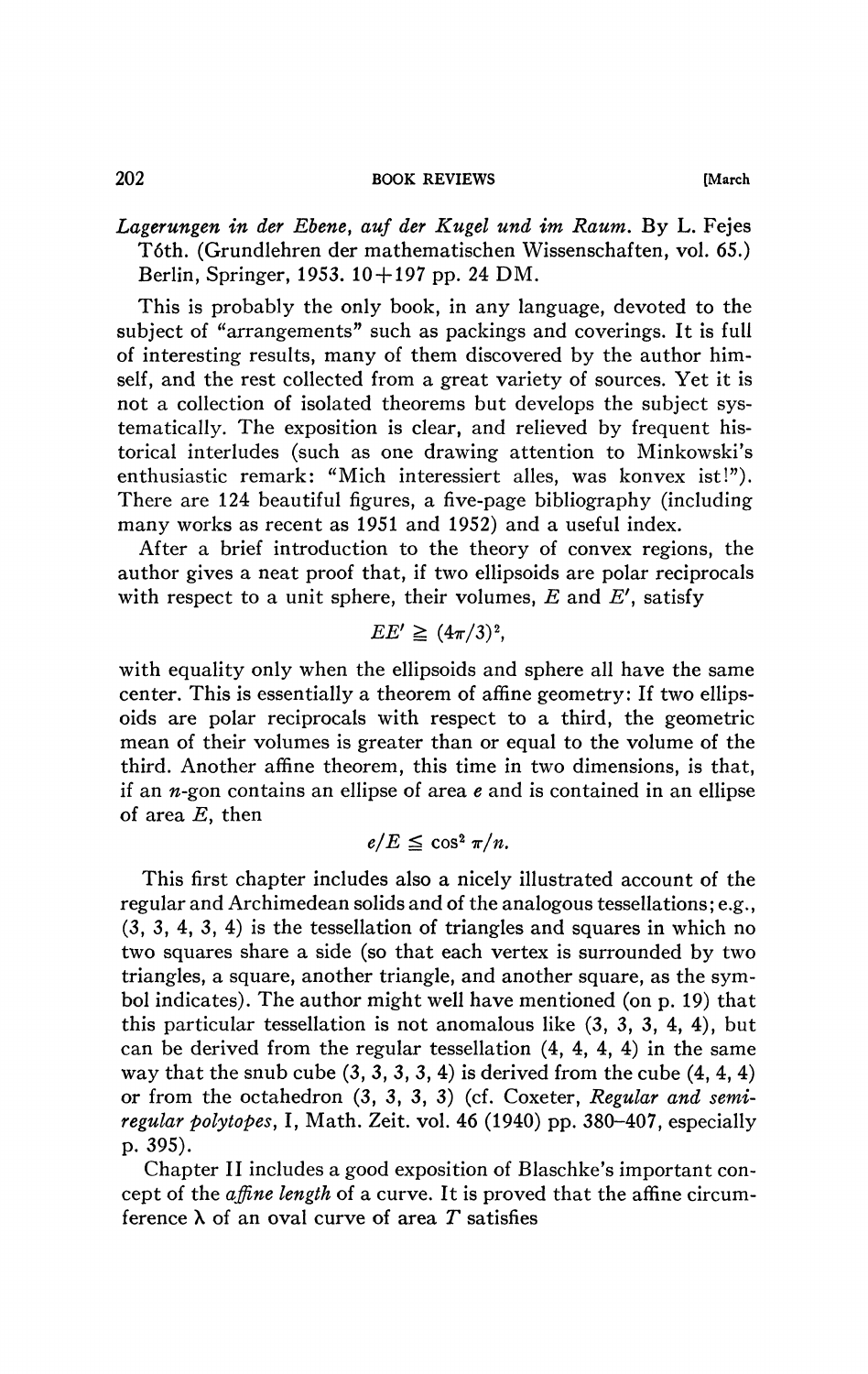$$
\lambda^3 \leq 8\pi^2 T,
$$

with equality only for an ellipse (whereas the ordinary circumference *L* satisfies

$$
L^2 \geq 4\pi T,
$$

with equality only for a circle).

In Chapter III we come to one of the problems from which the book takes its name: the closest packing and thinnest covering of the plane with equal circles, or, as the author vividly explains: the most efficient distribution of trees in an orchard, and of oases in a desert. (It is a pleasant feature of the book that the exquisitely precise diagrams for these problems contain quite recognizable trees, and even an Arab riding a camel to the nearest oasis.) With any discrete set of points (such as the trees or oases), the author associates a decomposition of the plane into polygonal "cells" (elsewhere called "Dirichlet regions"). Each of the points lies in one cell, whose interior consists of all points that are nearer to this point than to any other one of the set. Given the cells, their inscribed circles form a packing and their circumscribed circles form a covering. The solution of the packing problem (p. 67) is that if a convex region of area *T*  contains a set of at least two nonoverlapping congruent circles, the sum of their areas is less than  $\pi T/2 \cdot 3^{1/2}$ . The solution of the covering problem is that, if a convex region of area *T* is completely covered by a set of at least two congruent circles, the sum of their areas is greater than  $2\pi T/3.3^{1/2}$ . It follows that the best positions, both for the trees and for the oases, are the centers of the cells of the regular tesselation of regular hexagons, (6, 6, 6). (A result that many of us could guess but few could prove!)

This chapter includes also some results on regions of various sizes. For instance, if *L* is the sum of the circumferences of *n* nonoverlapping circles in a convex hexagon of area 5, then

$$
L^2 \leq 2\pi^2 n S/3^{1/2}.
$$

(On p. 89 this expression is accidentally written as  $\pi n S/3^{1/2}$ .) The corresponding result for  $\Lambda$ , the sum of the affine circumferences of *n* nonoverlapping ovals, is

$$
\Lambda^3 \leq 72n^2S.
$$

The historical remarks include a reference to the independent discovery by Reifenberg, Bateman, and Erdös that 18 equal circles (and no more) can have at least one point in common with a given circle of the same size, while none of the circles has its center interior to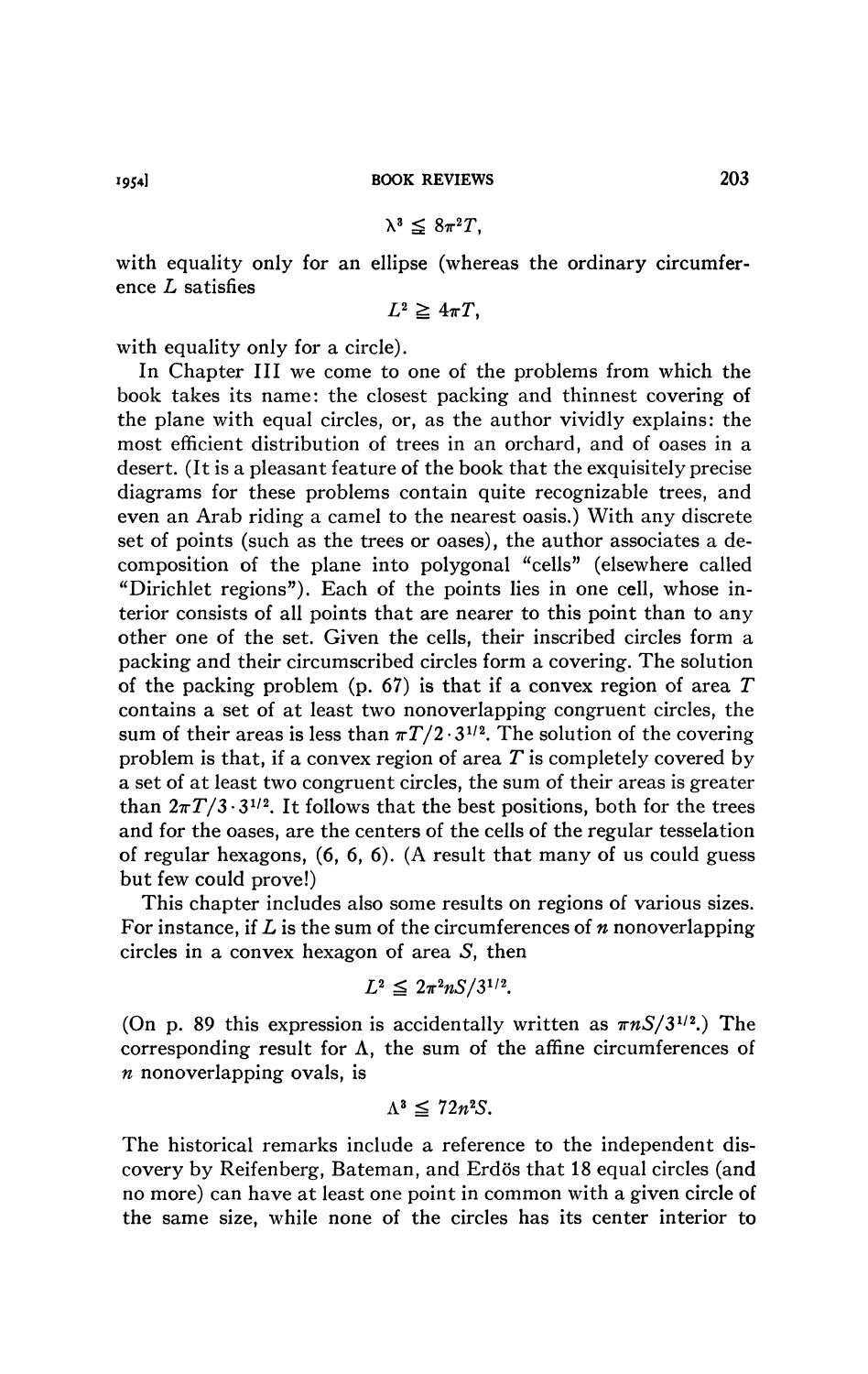another. Those authors described the system, but here for the first time we have an actual drawing (p. 96), which shows that the centers of the 18 circles are 18 vertices of the Archimedean tessellation (3, 4, 6, 4).

Chapter IV deals with arrangements of regions derived from one convex region by a group of translations. The density of the densest packing in such an arrangement is 2/3 when the region is a triangle, and greater otherwise; that of the thinnest covering is 3/2 when the region is a triangle, and less otherwise. (These results are ascribed to Fâry.) The state of affairs is interestingly different if the region is forced to have central symmetry. Then the density of the thinnest covering is  $2\pi/3 \cdot 3^{1/2}$  when the region is an ellipse, and less otherwise, while that of the densest packing is  $\pi/2 \cdot 3^{1/2} = 0.9069 \cdot \cdot \cdot$  when the region is an ellipse, but not always greater otherwise! It was shown independently by Reinhardt and Mahler that it has the smaller value

$$
(9-4\cdot 2^{1/2}-\log 2)/(2\cdot 2^{1/2}-1)=0.9024\cdots
$$

for a "smoothed octagon": a regular octagon whose corners are cut off by certain arcs of hyperbolas.

One of the most surprising results (p. 86) is that the maximum density of such a "lattice" packing of centrally symmetrical convex regions is as great as the density of any irregular packing of congruent regions of the same shape. For instance, a packing of congruent ellipses cannot be improved by allowing their major axes to lie in various directions.

Extremal properties of the regular polyhedra are considered in Chapter V. It is proved that the density of a packing of  $n>2$  small circles on a sphere is

$$
\leq \frac{n}{2}\bigg(1-\frac{1}{2}\csc \omega_n\bigg),
$$

where

$$
\omega_n=\frac{n\pi}{6(n-2)},
$$

while that of a covering by  $n>2$  small circles is

$$
\geq \frac{n}{2} n(1-3^{-1/2} \cot \omega_n).
$$

In either case equality occurs only when the centers of the circles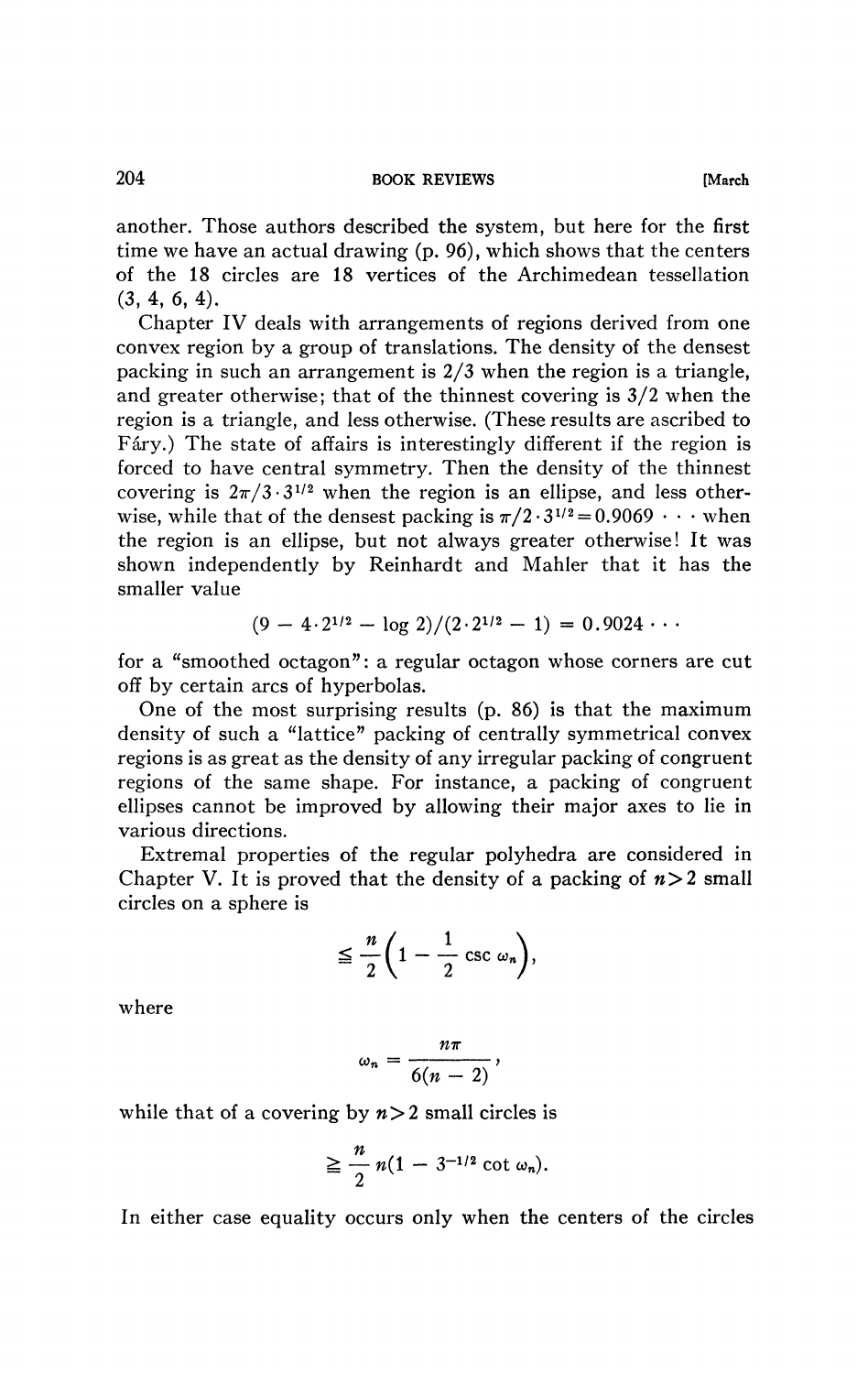**19541 BOOK REVIEWS** 205

are the vertices of an equilateral triangle (inscribed in a great circle), a regular tetrahedron, on octahedron, or an icosahedron. If a polyhedron with *n* vertices or *n* faces contains a sphere of radius *r* and is contained in a sphere of radius *R,* then

$$
R/r \geq 3^{1/2} \tan \omega_n.
$$

The corresponding affine theorem, about volumes of ellipsoids, is obtained by cubing both sides. For a polyhedron with *k* edges, we have the same inequalities with  $\omega_n$  replaced by  $k\pi/6(k-3)$ .

A new proof is given for Michael Goldberg's form of the isoperimetric theorem: The surface  $F$  and volume  $V$  of a convex  $n$ -hedron satisfy

$$
F^3/V^2 \geq 54(n-2) \tan \omega_n (4 \sin^2 \omega_n - 1).
$$

It is also proved that the sum of the edges of a convex polyhedron containing a sphere of diameter *D* satisfies

$$
L>10D.
$$

If we are given that all the faces have the same area, " $>10D$ " can be replaced by " $\geq 12D$ ", with equality only for a cube of edge D.

The above results for small circles on a sphere may be interpreted as applying to circles in the elliptic plane, and suggest corresponding properties of the hyperbolic plane. In particular, the density of a packing of equal circles in the hyperbolic plane is always less than

$$
3/\pi = 0.9549 \cdots.
$$

(For the Euclidean plane,  $\frac{4}{3}\pi$ " has to be replaced, as we have seen, by  $\mathfrak{g} \leq \pi/2 \cdot 3^{1/2}$ .")

The packing problem for *n* equal small circles on a sphere is taken up again in Chapter VI, where the diameter of the circles in the densest packing is denoted by *an,* so that

$$
\cos a_n \geq \frac{1}{2} (\cot^2 \omega_n - 1),
$$

with equality when  $n = 3$ , 4, 6 or 12. Values of  $a_n$  are found for  $n \le 16$ in the manner of Schutte and van der Waerden *(Auf welcher Kugel haben* 5, 6, 7, 8 *oder 9 Punkte mit Mindestabstand Eins Platz?* Math. Ann. vol. 123 (1951) pp. 96-124). In particular, it is proved that  $a_5 = a_6 = \pi/2$ ,

$$
\cos a_7 = \frac{1}{2} (\cot^2 \omega_8 - 1)
$$
, and  $\cos a_8 = (2 \cdot 2^{1/2} - 1)/7$ ,